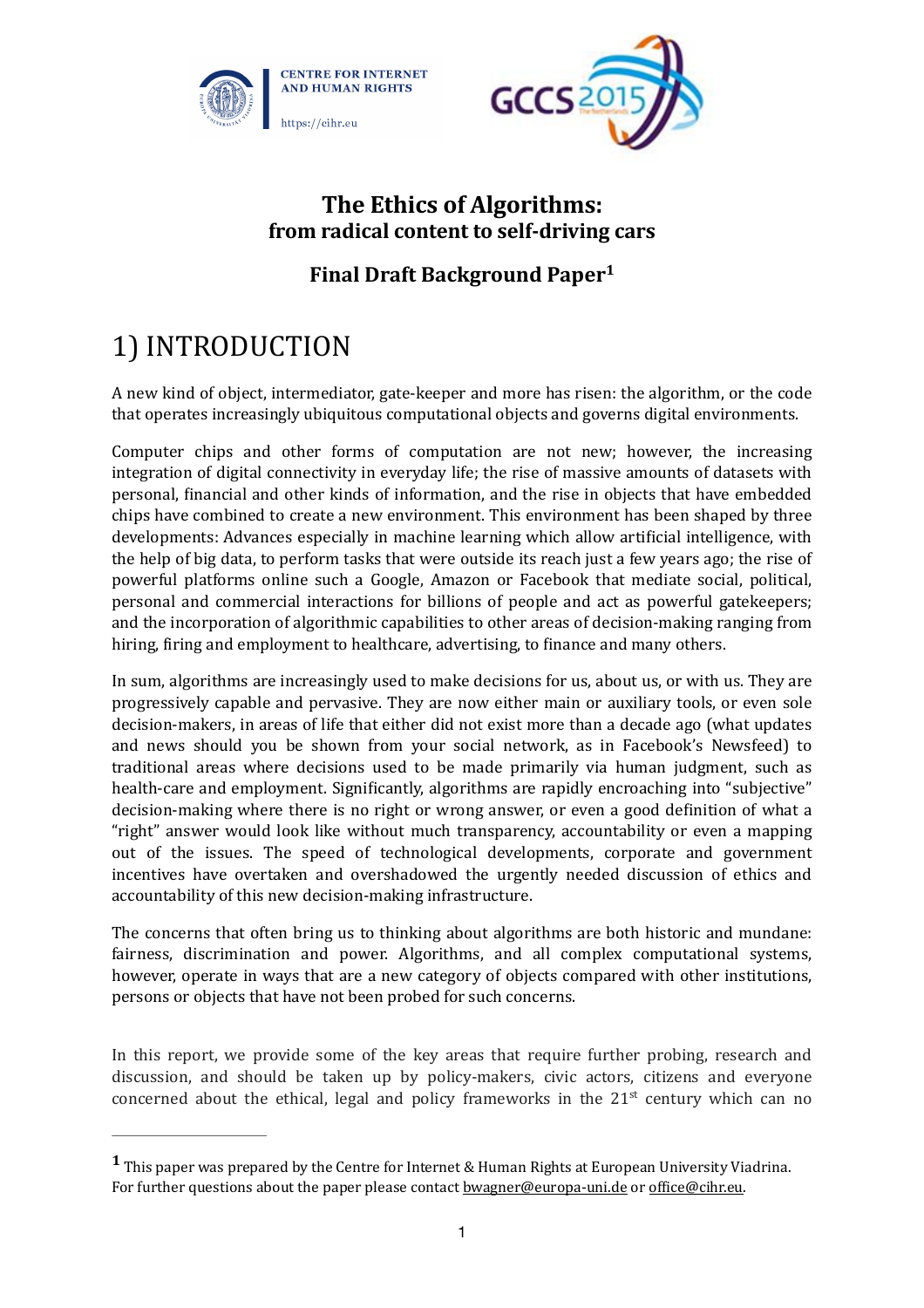longer be discussed without incorporating questions of computation. We will begin by defining algorithms, in particular those that demand ethical scrutiny. We will proceed by illustrating three characteristics of algorithms with cases from a wide variety of fields. In the final section, we will address three regulatory responses that have discussed in response to the challenges posed by algorithmic decision-making.

This background paper is the result of a two-day conference on "The Ethics of Algorithms", held in Berlin on March 9 and 10, 2015. The event was jointly organised by the Centre for Internet and Human Rights and the Technical University Berlin, with the support of the Dutch Ministry of Foreign Affairs. The results presented in this paper will feed into the discussions at the Global Conference on Cyberspace, which will take place in the Hague on 16 and 17 April 2015.

## 2) ALGORITHMS: SUBJECT & SCOPE OF THE REPORT

Algorithms can be used to refer to any computer code - from the simplest to the most complex that carries out some set of instructions. As such, algorithms are essential to the way computers process data. While we often think about code, when we think about algorithms, in fact, algorithms do not necessarily require any code: the instructions for carrying out long-divisions, for example, are an algorithm. As Tarleton Gillespie (2014, p. 167) put it: "Algorithms need not be software: in the broadest sense, they are encoded procedures for transforming input data into a desired output, based on specified calculations. The procedures name both a problem and the steps by which it should be solved." In other words, algorithms are "a series of steps undertaken in order to solve a particular problem or accomplish a defined outcome." (Diakopoulos, 2014)

Algorithms can have a number of functions. A Tow Center report on the role of algorithms in the news ecology identifies four practical uses: prioritization, classification, association and filtering (Diakopoulos, 2014). When algorithms prioritize, they bring "attention to certain things, at the expense of others." Classification is defined as decisions that "involve categorizing a particular entity as a constituent of a given class by looking at any number of that entity's features." Association marks relationships, while filtering is the act of excluding information (or other inputs or outputs depending on the system).

Gillespie (2014) also has a categorization scheme of algorithmic functions. Though these are a different level of analyses, they are also useful since every functional purpose served by an algorithm invites questions of ethics, accountability and responsibility. According to Gillespie, algorithms are characterised by the following functions:

1: Patterns of inclusion: the choices behind what makes it into an index in the first place, what is excluded, and how data is made algorithm ready

2. Cycles of anticipation: the implications of algorithm providers' attempts to thoroughly know and predict their users, and how the conclusions they draw can matter

3. The evaluation of relevance: the criteria by which algorithms determine what is relevant, how those criteria are obscured from us, and how they enact political choices about appropriate and legitimate knowledge

4. The promise of algorithmic objectivity: the way the technical character of the algorithm is positioned as an assurance of impartiality, and how that claim is maintained in the face of controversy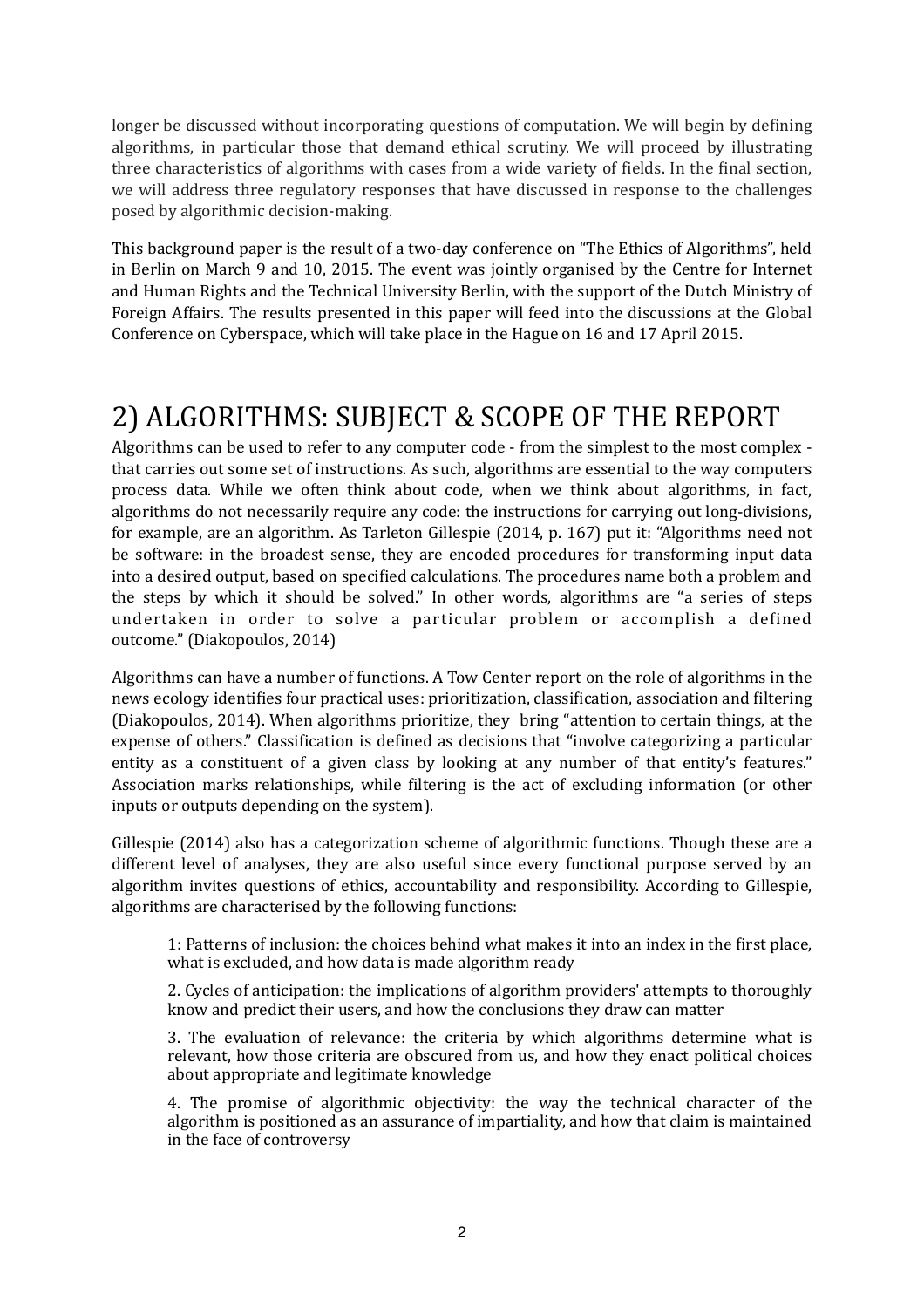5. Entanglement with practice: how users reshape their practices to suit the algorithms they depend on, and how they can turn algorithms into terrains for political contest, sometimes even to interrogate the politics of the algorithm itself

6. The production of calculated publics: how the algorithmic presentation of publics back to themselves shape a public's sense of itself, and who is best positioned to benefit from that knowledge. (Gillespie, 2014).

## 3) ALGORITHMS OF CONCERN

The above definition of algorithms and their function shows, that not all algorithms raise ethical concerns. Algorithms of concern in this report are subset of all algorithms in operation, primarily those that are digital (Diakopoulos, 2014) and are of "public relevance" (Tarleton, 2014). In the following, we would like to argue that it is three attributes that make algorithms demand ethical scrutiny: complexity and opacity, gatekeeping functions, and subjective decision-making. While the reasons we think about the ethical dimension of algorithms is mundane and historic, such as questions of fairness, discrimination and power, it is these three attributes that make algorithms a new category of objects that have not been probed for such concerns.

#### **Complexity and Opacity:**

Sufficiently complex algorithms are often practically inscrutable to the outside observers, and can even be hard for humans to comprehend, even if their source code was shared with competent observers. This complexity adds to their power, but also points to a fundamental truth: where there is this much choice, there are values, biases and potential discrimination built in, which are not always readily visible or available.

A computer algorithm functions the same way as any other algorithm, by taking inputs, breaking a task into its constituent parts, undertaking all those tasks one by one according to a prescribed instruction set, and then producing an output. Yet, once enough inputs and steps are added, the resulting branching tree of program flow means that algorithms can play out in a very large number of possible ways. Algorithms are not "alive" in that they are computational machines, but they act with complex "agency"—a term that is sometimes used in social theory is "actant" which acknowledges their dynamic, interactive, complex and purposive modality. Algorithms perform complex calculations, that follow many potential steps along the way and can consist of thousands or even millions of individual data points. The range of potential inputs, plus the range of internal steps and branching, and dynamic interaction with the environment along the way, means that algorithms act in a way similar to living things: it is not easy to always understand or predict what they do, and how, even if we have a broad understanding of how they work. Algorithms that are complex and opaque can make it difficult to understand their processes or intervene in their effects.

#### **Cases: Facebook Newsfeed**

In online platforms, the problem is furthermore compounded by the fact that the underlying algorithms are frequently deployed invisibly, that is to say, in such a way that users are often unaware of their existence (Eslami et al., 2015). To make things even worse in terms of transparency or accountability, many algorithms are truly opaque in the sense that their source code, principles of functioning and their basic operations are truly secret. Proprietary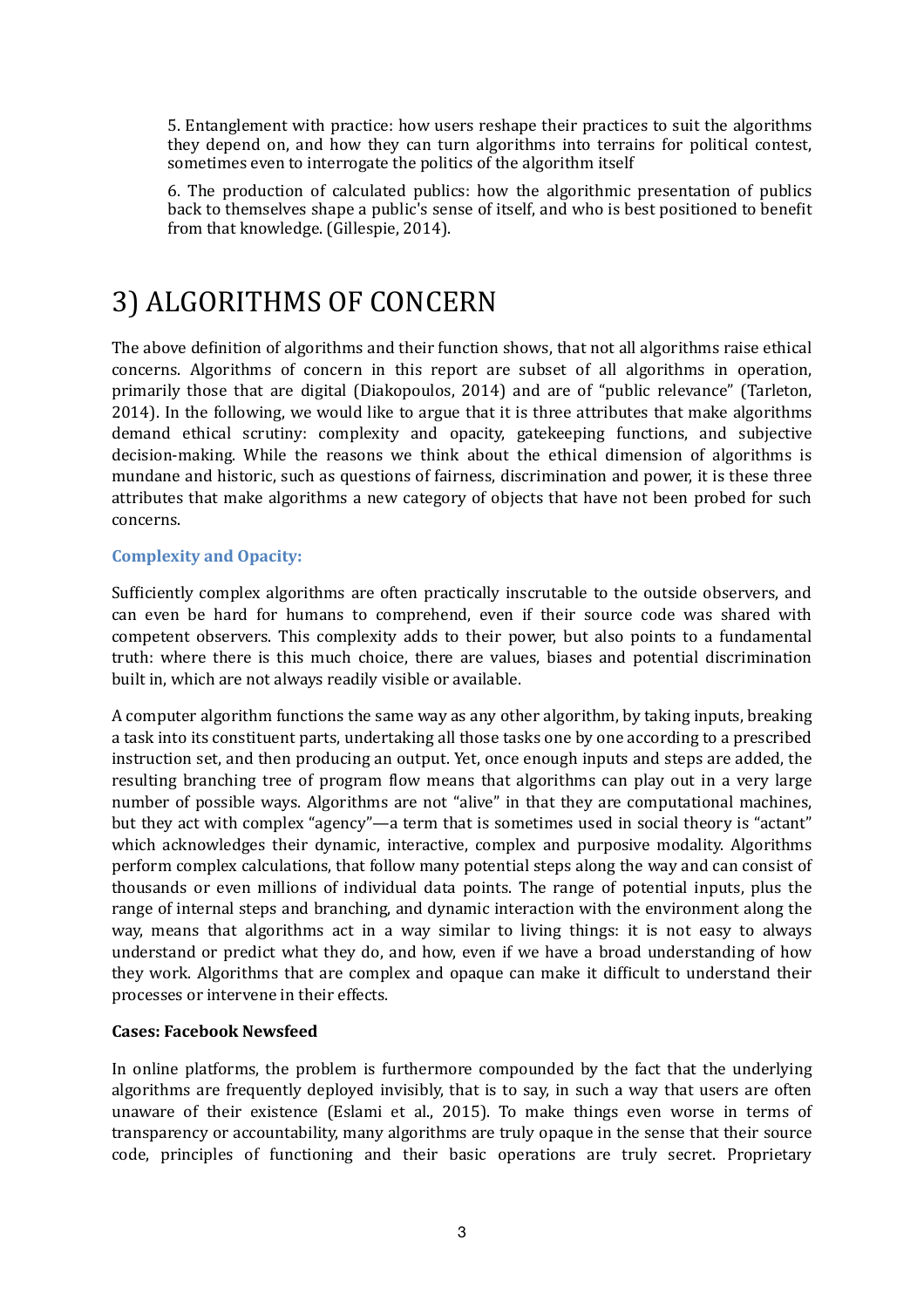commercial algorithms are used by corporations in a variety of settings for functions ranging from regulating online platforms to Wall Street and many other industries (Pasquale, 2015).

Opaque algorithms have become so widespread that Frank Pasquale refers to "black box" society when examining the role of such algorithms especially in areas of finance, credit and search engine rankings (Citron & Pasquale, 2014; Pasquale, 2015). The most obvious example for complex and opaque algorithms is Facebook's newsfeed, the primary means that its billionplus user base accesses the updates posted by family, friends, acquaintances, civic or corporate pages, and which is responsible for up to 40 percent of traffic publishers receive (Benton, 2015). The Newsfeed is curated by an algorithm that decides what to show and what to hold back. The algorithm is tweaked, weekly, by a team of researchers headed by a 26 year old-engineer who said that they take "thousands and thousands" metrics into consideration (Somaiya, 2014). However, in a recent study, 62 percent of students in a high level school were not even aware of the existence of this algorithm, let alone its inner workings (Eslami et al., 2015). Despite its considerable clout, reach and everyday engagement, crucial algorithms such as that of Facebook remains opaque to all of its users, and its effects are likely too complex to predict, even to Facebook's own engineers.

As this example illustrates, algorithms that are sufficiently complex are often practically inscrutable to outside observers, even though they inevitably have values, biases and potential discrimination built in. The complex and opaque nature of many algorithmic operations is often overlooked in calls to regulate them, or to hold them accountable.

#### **2.** Gatekeeping function:

Another function that makes algorithms significant for ethical considerations is their role as gatekeepers. Increasingly, algorithms decide what gets attention, and what is ignored; and even what gets published at all, and what is censored. While we are familiar with cases like search, or the curation of social media timelines, their role expands to areas such as hiring and geolocation-specific content.

#### **Case: Platforms and Tensions of Gatekeeping & Jurisdictional Tensions**

In the above section, we already gave examples from Facebook, which is effectively a gatekeeper for news in the online sphere. Google search ranking is another obvious example that much research, and regulatory efforts, has been focused on (Grimmelmann, 2008, 2013; Hazan, 2013; Powles & Chaparro, 2015; Timberg, 2013). What has not gained the same amount of attention, however, is the way in which Google's "answer boxes"—that is, framed top-level search results that automatically pull the "best" answer to a search query from third-party sources—are responsive to location-based data. For example, when the phrase "What time is it in London?" is queried on Google, the resulting answer presented in the "answer boxes" will be based on the time in London, England unless the user is within a certain proximity to London, Ontario. While this may seem straightforward with regards to simple statements of fact, it becomes more complicated when more complex subjective questions are involved than deciding the local time.

An excellent illustration of that problem is the case of contested national territories, with different interpretations of legitimacy and legality depending on one's jurisdiction. One's online view of a particular location on Google or Bing's maps is frequently dependent on the physical location from which one is accessing them (Yanofsky, 2014a, 2014b). Thus, the manner in which certain contested borders—such as those around Kashmir—are shown, will differ as such: "Google Maps will show Kashmir to be part of Pakistan to users in Pakistan, in line with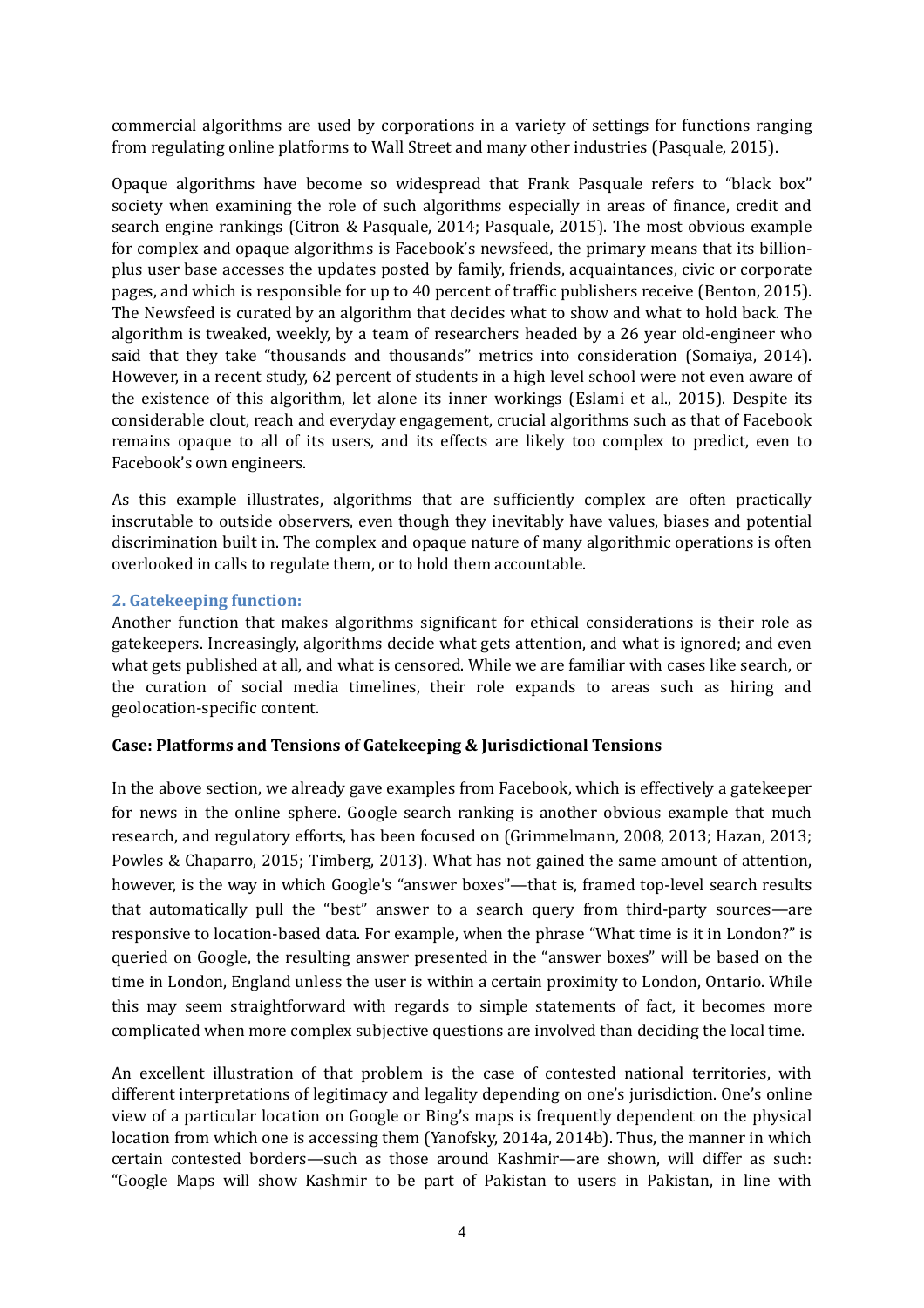Pakistani national legislation, but show Kashmir to be part of India to users in India, in line with Indian legislation, yet show the territory to be contested in the rest of the world." (Wagner, 2013) Automated algorithms create a different geopolitical reality for different users. Thereby, the way that information is presented by social media companies can affect how users perceive physical and geopolitical reality on such platforms. By (having to) deal with conflicting national jurisdictions, platforms act as gatekeepers.

#### **Case: Hiring**

Algorithms also play gatekeeping roles beyond digital platforms, and these should not be overlooked. For example, algorithms, rather than managers, are increasingly taking a significant part in hiring decisions (as well as firing). Hiring and employment is a significant gate-keeping step that holds important consequences for both individuals and society. Discrimination in hiring, firing and similar areas has the potential to create lifelong effects. People's first few jobs, for example, tend to have long-term effects on their lifelong earnings, and the jobs that they will be able to attain later in life. As such, hiring and firing is among the most important gatekeeping functions in society.

Hiring (and firing) are important case studies in studying the ethics of algorithms as they demonstrate that the answer cannot simply be "humans do it better" since research going back decades also demonstrates that human managers display significant biases in hiring. For example, people tend to hire from their own social class, race and gender (Altonji and Blank 1999). Interviewing is a fraught area, as interviews that last hours or even days have not been shown to be a good indicator for future job performance. People whose names sound African-American have been repeatedly found to experience great disadvantages in the job market in the United States, with African-American resumes with college degrees and no criminal background being passed over for applicants with white-sounding names, less education and a criminal background (Bertrand & Mullainathan, 2004). Women, for example, rarely used to be picked for the highest-prestige symphony orchestras in open auditions. However, after increasing complaints, curtains were employed in which the judges only heard the instrument being played, but did not see the musician. This resulted in many more women passing the auditions (Goldin & Rouse, 2000). Clearly human hiring systems are far from perfect.

Currently, more and more companies are moving to algorithmic hiring, which has turned out to be more accurate, in some measurable dimensions, than human gatekeeping for jobs (Rosenblat, Kneese, and boyd,  $2014$ ). As with all such systems, the system's power partly comes from the increasingly large amounts of personal data, as well as future performance measurements that are fed into such a system. In fact, many algorithms are becoming more and "learning" algorithms. This means that the algorithm does not need to be told what the rules are, but instead is merely supplied with inputs and desired outputs.

Through increasingly advanced machine learning systems, such algorithms can fine-tune themselves, learning over time what works and what does not in complex ways. Hence, a hiring algorithm only requires large amounts of data from each hire, which are later matched with performance and turnover metrics. Such a machine learning system will not just be too complex to understand because the code is complicated, but it will also be doing things that the programmers did not program directly.

While this looks like a rosy scenario—replacing human gate-keeping with more meritorious, and successful algorithmic gatekeeping, already the few insights we have about proprietary algorithms raises quick alarms. For example, such computational hiring systems have found that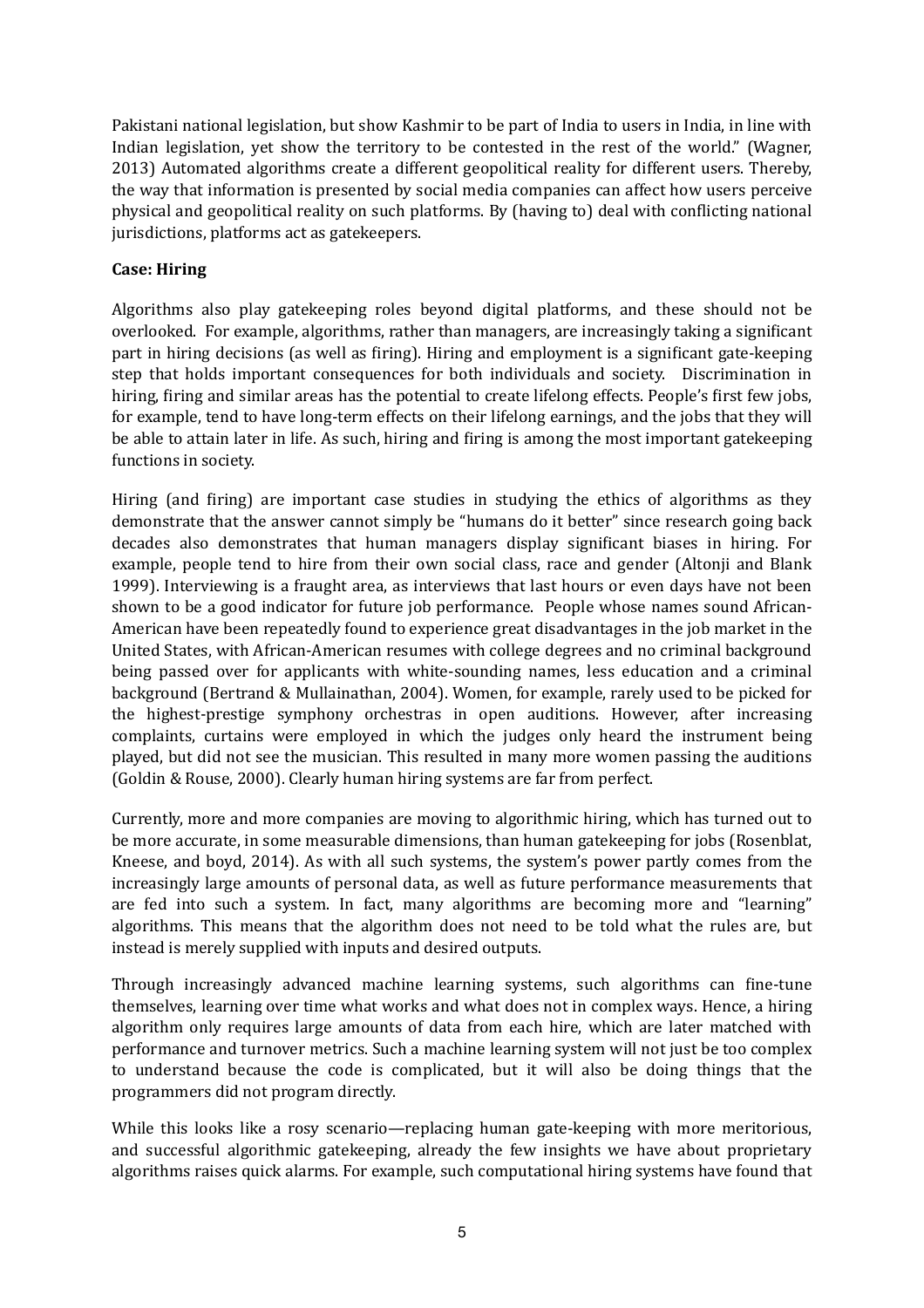low commute time corresponds to low turnover (Walker, 2012). In other words, not hiring from neighborhoods that are either far away, or have substandard public transportation, is good for business. Obviously, in many countries, especially residentially, heavily-segregated ones like the United States, such hiring patterns would tend to further depress employment among the poor and minorities, which would create even worse conditions in such neighborhoods. Such worsening conditions would likely lead to even lower job performance, as stressful lives, lack of child-care support and other dimensions of poor neighborhoods tend to also create conditions for high job turnover. Since algorithms would stop hiring from such neighborhoods, this would create a downward spiral of discrimination, unemployment, and further worsening conditions. This is obviously bad public policy and may well include racial and ethnic discrimination in countries where neighborhoods are ethnically or racially segregated. All these downsides of hiring algorithms are not an argument for why human hiring is perfect, or lacks discrimination, but a clear reminder that even when algorithms are replacing faulty systems, and solving some problems, they often introduce new, sometimes unanticipated ones.

#### **3. Algorithmic Subjective decision-making**

A lot of public debates about algorithms and automation focus on cases where there is a right answer, and the crucial question is whether the algorithm can figure this answer out as well as —or better—than a human. Can IBM's artificial intelligence computer Watson beat Jeopardy super-champ Ken Jennings? Can automated systems fly planes or drive cars? Can computers understand people talking in plain language without us having to translate it into computerreadable formats? Can algorithms predict heart attacks as well as doctors can? Algorithms where there are right answers, like medical diagnostics or flying planes, raise many important issues of accountability, employment and role of human skills in our world, but the context for evaluating them is quite different than algorithms without checkable right answers.

What we are concerned here are cases where there is no right answer, but only judgment, sensibility and values. As algorithms move from playing chess to making matches in online dating and selecting news to read, they are now answering a whole new category of questions. What is important? What is relevant? What is love? What is worthy of attention and what should be ignored, or suppressed? What should you watch or read? Who is a threat to public safety, and who is not? Who should be allowed to fly? Who should you date? It is these types of subjective decisions that are increasingly and quietly being turned over to algorithms, and that we need to discuss, on their own.

#### **Case: Recommender Systems and Terrorist or Extremist Content**

One such example is the use of algorithms to assist in the regulation and removal of online content. Following the attack on the offices of French satirical publication *Charlie Hebdo*, as well as the continued horrors perpetrated by Islamic State, or ISIS, numerous governments have called upon social media companies to be proactive in moderating "terrorist" content, in order to weed out material that is either deemed supportive of or aiding in the recruitment of terrorists.

While the automated flagging of so-called terrorist content has gained a lot of attention lately, the practice has already played a part in the investigation into the murder of the British soldier Lee Rigby in London 2013. According to a report from the Intelligence and Security Committee of Parliament the killers had, apparently, posted extremist content in an online social network that was flagged and removed, reportedly algorithmically.

From the report: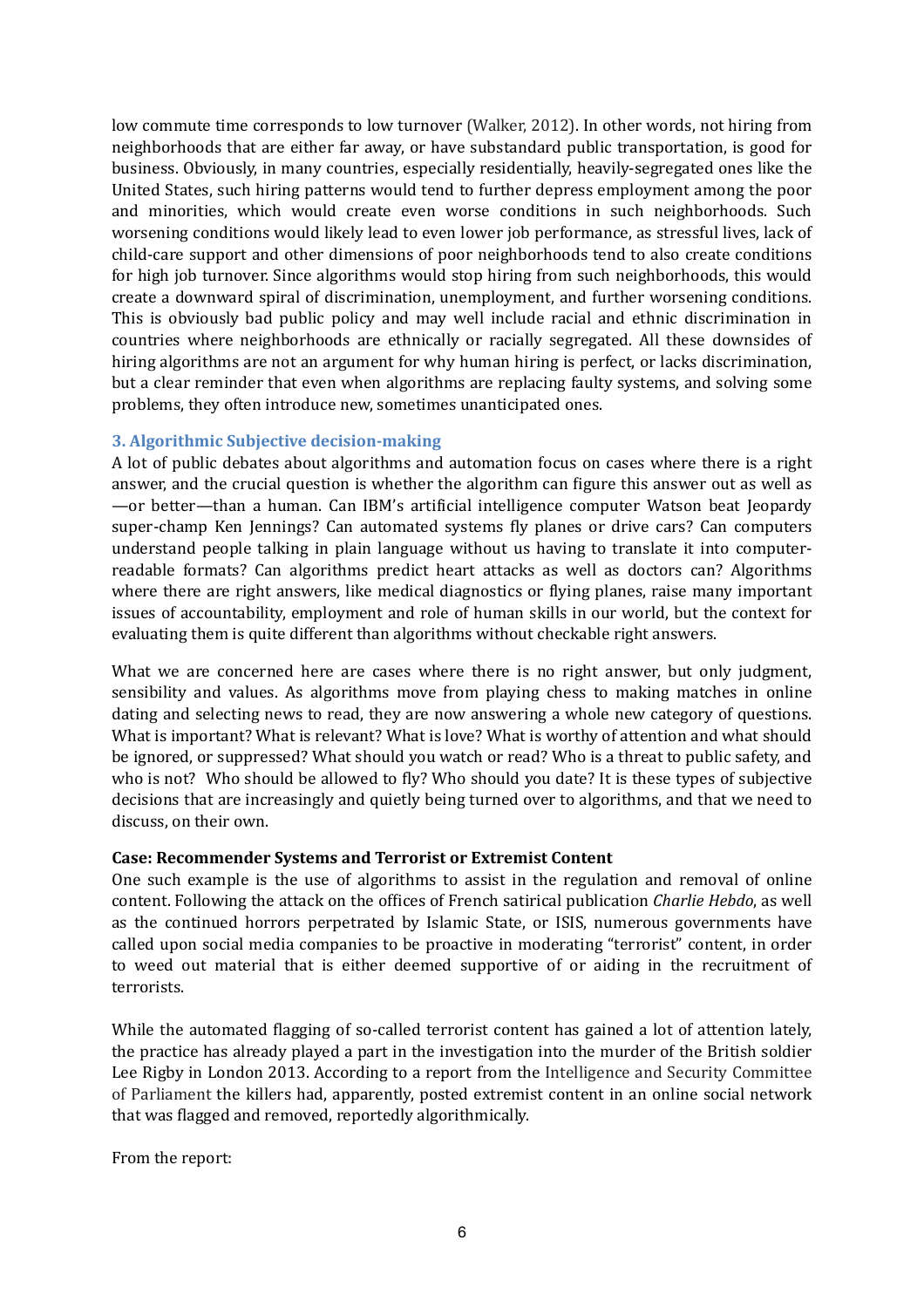The Committee asked GCHQ about the processes by which companies hosting such platforms might close accounts. GCHQ explained that different Communications Service Providers (CSPs) use different systems. However, it appears that there are:

*… various automated techniques for identifying accounts which they believe break their terms of service. They use these techniques to identify and disable accounts which they believe may be linked to child exploitation and to illegal acts such as inciting violence...*430 

Such accounts are then automatically suspended. (Rifkind, 2014)

The fact that social media companies had flagged extremist content by the killers, led to complaints by intelligence agencies that the company in question had not warned them (Rifkind, 2014). The company's position appears to be that they could not possibly report all algorithmic removals of content to the government. Nonetheless, this case shows that government agencies are clearly interested in automated flagging of "terrorist" or "extremist" content. There is already research that purports to model and predict "a terrorist organization's probable actions." (Xue, Wang, & Zhang, 2011). The use of algorithms to identify such content is likely to gain momentum as interest in this topic increases.

This practice raises a number of important concerns: how and by whom should terrorism be defined? Most social media companies regulate, but do not define, terrorist content. As the above example illustrates, "terrorism" in these contexts is determined by lawmakers, and their definition are used to underpin corporate policy and, which is carried out or assisted by algorithms.

Anecdotal evidence and media reporting about the application of these rules seem to suggest that many platform policies on this topic are guided by United States law, which designates certain groups as "foreign terrorist organizations" and stipulates that anyone who provides "material support" to those groups be penalized. (U.S. Department Of State, 2015; Legal Information Institute, 2015) Interpretation of this law in the context of online service providers varies. 

In addition to the definition of "extremism", "terrorism" or "extremist content", a further concern lies in the practice of flagging or removing such users or content. Facebook's "Community Standards" state that "dangerous organizations"—including terrorist groups and groups engaged in organized criminal activity—may not have a presence on the platform. However, Facebook's ability to proactively and algorithmically remove such content seems minimal, despite media reports. The company is instead reliant on its users to "flag" content that they suspect of violating the rules (Crawford, & Gillespie, 2014). The content is then reviewed by staff and, if determined to violate the "Community Standards", removed from the platform.

Some of the effects of algorithmic content-removal can be seen more directly in Facebook's "community pages". In 2010, Facebook introduced community pages, which pulled information from Wikipedia's API (Park, 2010). The intent behind the addition was to ensure that if a user searched Facebook for a particular page or content, they would not be met with a blank set of results. There is then, in theory, a Facebook page to match every Wikipedia page in English.

A 2014 search for certain groups, however, found that Facebook had removed the Wikipedia text content from certain pages, mainly those representing US-designated terrorist organizations. Examples of blank Wikipedia pages included several that contained information on such groups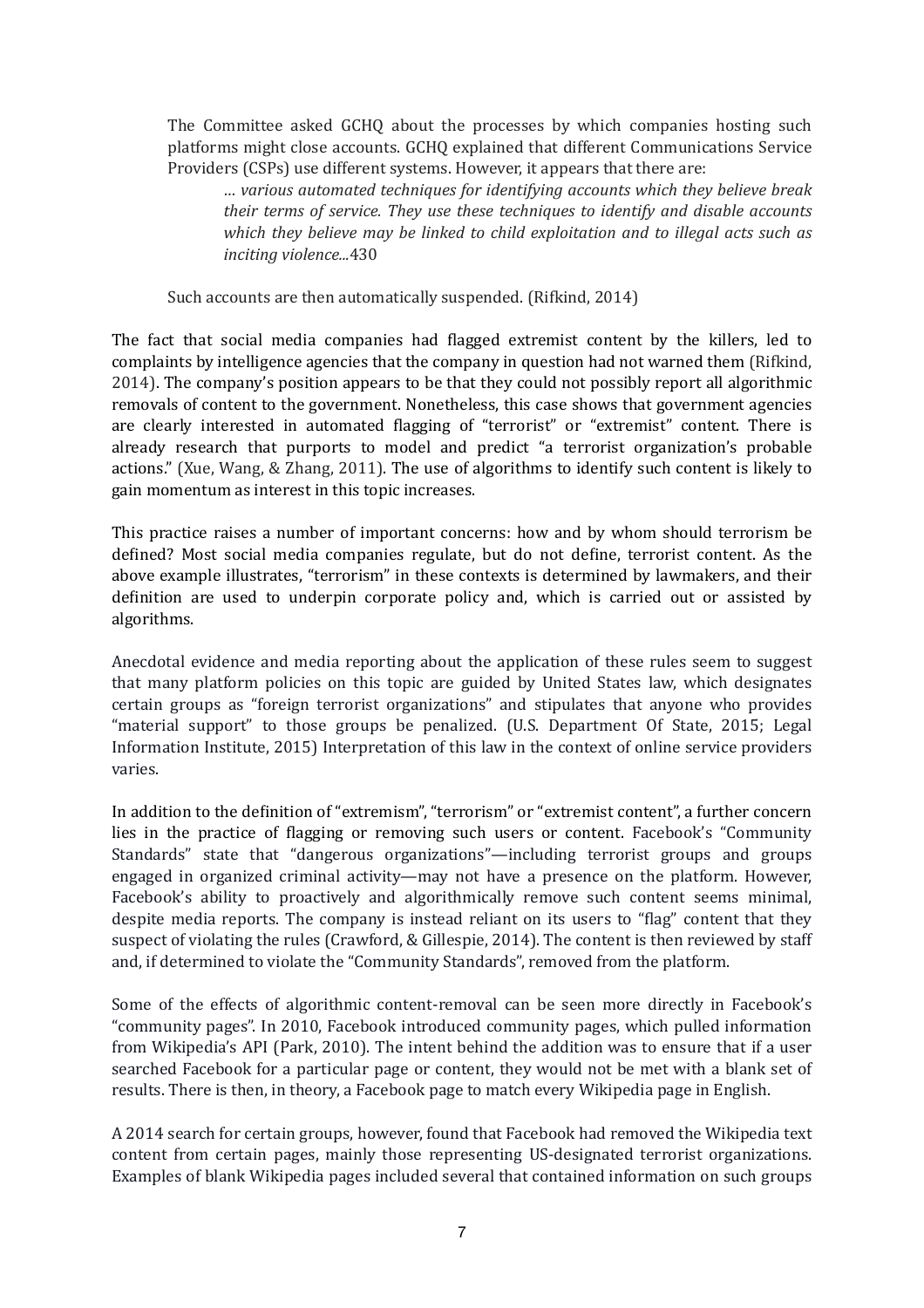—including "Hezbollah Movement in Iraq," Hezbollah's official page, the "Jewish Defense League," and "Islamic Jihad Union"—as well as several others, such as "Nazism" and "Neo-Nazism." The page representing the Mojahedin-e-Khalq (MEK)—a group that was until 2009 listed by the EU and until 2012 by the Department of State—was also blank. Somewhat troublingly, the page for "Islamic State of Iraq and Levant" was blank, but nevertheless labelled a "country" by Facebook's internal tagging system (York, 2014).

This example shows that the reliance on algorithms to remove content raises the additional concern of potential for unintended effects, either by removing content that might have been considered acceptable had it been reviewed by human eyes, or vice versa, by not removing content that a human might flag as unacceptable. The scale of the content on user-generated platforms and costs associated with human moderation are the reasons algorithmic processes appeal to platforms. Yet, given the crucial gate-keeping function played by these platforms, algorithms also introduce new complications rather than creating a simple solution.

Finally, a further complication comes in the form of recommender systems in many platforms, which algorithmically show a person what else they may be interested in. This raises additional issues in the case of extremist or terrorist content as the recommender system can keep "recommending" further extremist material once a user has watched just one, helping strengthen the creation of "ideological bubbles" (O'Callaghan, Greene, Conway, Carthy, & Cunningham, 2014). The role of algorithmic recommender systems in creating filter bubbles is an important topic that has already been explored in other contexts but is specifically implicated in the questions of terrorism, extremism or violent content online (Bozdag, 2013; Flaxman, Goel, & Rao, n.d.; Pariser, 2012; Zuckerman, 2014).

#### **Case predictive policing**

Another example for the use of algorithms in subjective decision-making is predictive policing. In early 2014, the Chicago Police Department made national headlines in the US for visiting residents that were considered to be most likely involved in violent crime (Robinson et al.). The selection of individuals, which were not necessarily under investigation, was guided by a computer-generated "Heat List"; an algorithm that seeks to predict future involvement in violent crime. While officials have given some indication of how this algorithm operated - it takes arrest records into account - there is no public description of the algorithm's operation or input. A Freedom of Information Act request to see the names on the list was denied.

Whether some systems prove to be effective in reducing crime or not, algorithmic prediction of future crime behaviour is problematic on a number of grounds. The primary concern is that such automated systems may create an echo chamber, or self-fulfilling prophecy. Areas or communities that are more heavily policed increase the likelihood that crime will also be detected, as more police means more opportunities to observe residents' activities. At the same time, the focus on particular areas or communities decreases the intensity of policing elsewhere. Moreover "predictions" are just that—predictions with no guarantee they are right, with both false negatives (missing future crime) and false positives (identifying potential crime where there will be none). If officials act on incorrect predictions, they may create unjustified guilt-by associations. In addition to the negative effects of being interrogated, or being under close observation prior to being under investigation, increased police presence may create further complications in areas that suffer from systematic biases in the application of law.

#### **Case: trending**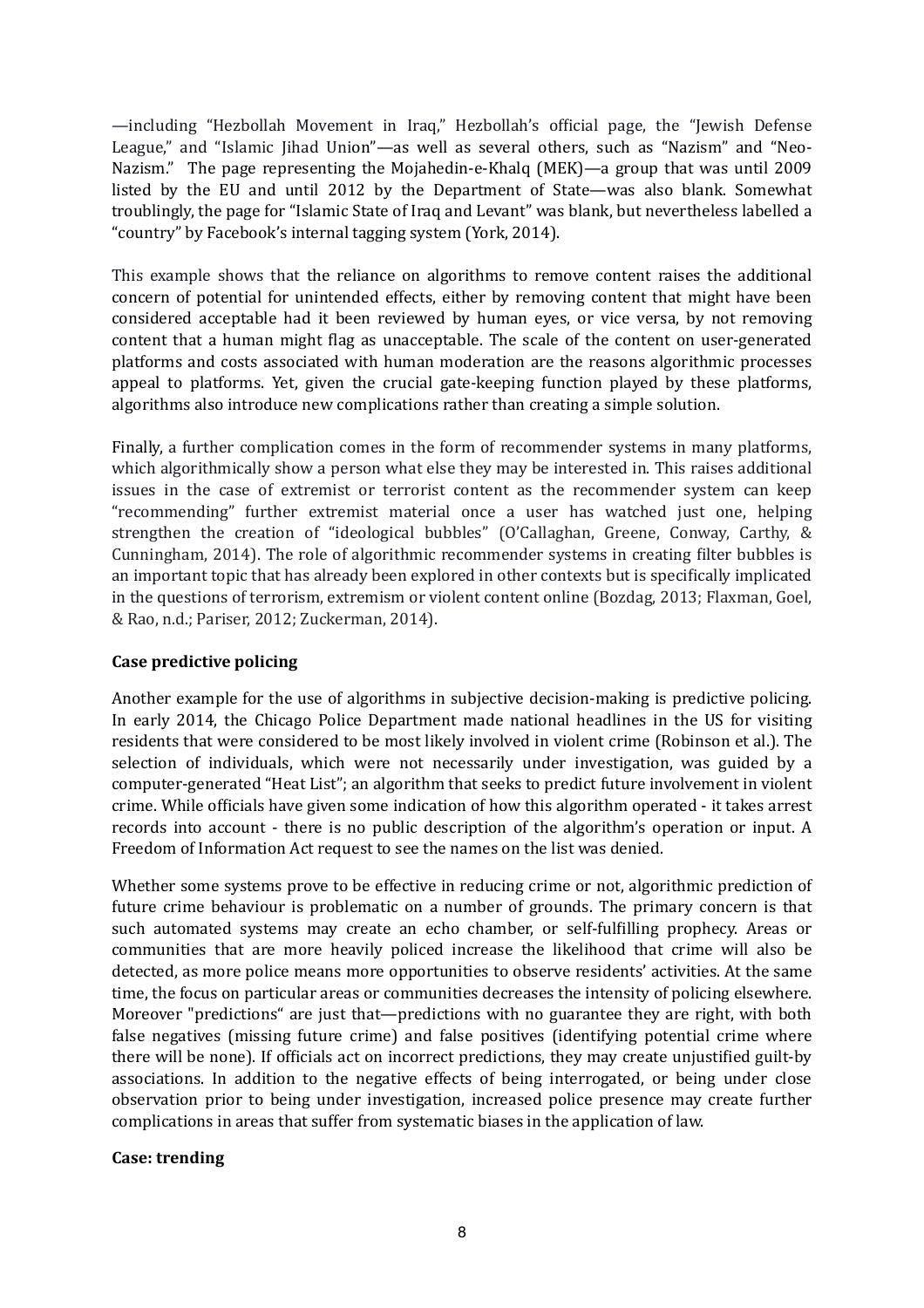We have already discussed the role of algorithms in content regulation and the compassion of Facebook newsfeed. A further place where algorithms make subjective-decisions is in the case of trending topics on Twitter.

Before discussions about the subjective nature of Facebook's news feeds in the cases of Ferguson, (Tufekci, 2014), there had been a controversy on whether Occupy movement's hashtags were suppressed on Twitter (Gillespie, 2011). Even though the Occupy movement has been widely covered in national and international media, curiously it had not trended nationally, causing some to suspect "censorship". However, for any topic to become "trending" on Twitter requires much more than simply a large number of mentions. Twitter employs an algorithm, called term-frequency, inverse-document-frequency, to detect trending topics. In essence, this algorithm "weeds out" frequent terms as background noise. This means that things like the word "the" or "Monday", or popular topics like "Justin Beiber" don't constantly trend on Twitter. The trending topics algorithm also takes into account the speed with which something is spiking, how connected the users that talk about the topic are, the amount of unique content or retweets, and whether the hashtag has trended before (Gillespie, 2011). Defining that any particular hashtag is trending is relevant, because it creates a feedback loop. Once a topic is "trending", it is presented to all Twitter users who have chosen that particular area (topics trend by geography) as as column. This has the potential to gain momentum and attract more readers or participants to the topic that is trending.

Indeed, such attention is quite valuable, and part of Twitter's business model: corporations may purchase a space in trending topics column. However, the algorithms that define social media trends are making a very political and subjective decision, since there is no single, objective, uncontested assessment of the public's complete traces, and the question of "who claims to know the mind of the public, and how they claim to know it" remains relevant when the curatorial decision is not made by a person or an editor, but by an algorithm.

In the case of Occupy Wall Street movement, what had happened was that the movement had grown over time instead of spiking in a spectacular fashion all at once, a spike. The 'slowish' growth of the hashtag over time had caused the algorithm to weed it out as background noise, hence causing it not to trend. In a curious correspondence, Twitter's algorithm rewarded shortterm attention, similar to the way the evening news on TV may cover one-time, outrageous events over chronic problems, the way a single homeless man's tragic death may garner more coverage than the chronic problem of homelessness.

This case of trending algorithms directly corresponds to the function of algorithms to produce calculated publics (Gillespie, 2014). Here, algorithms are used to create a version of the public and present it back to itself, thereby shaping the public's sense of itself.

#### **Case: internet of things**

The power of subjective algorithms is getting more pervasive as digital technologies are used in more and more areas of our lives, and rapidly spread into our offline environments through sensors and the so-called "internet of things"  $-$  in which a lot of previously inert devices are expected soon to start becoming networked, take inputs and potentially make decisions for us. It's not much of an issue when it is the refrigerator deciding that the house needs more milk, and having it delivered, but the thorny issues have the potential to arise quickly.

Should your door call the police if it is opened by someone without your tracking device? What if your walls hear the sounds of a fight or a child crying too many days in a row? Who owns the data your nightstand and your reading device knows about you? Who is responsible for the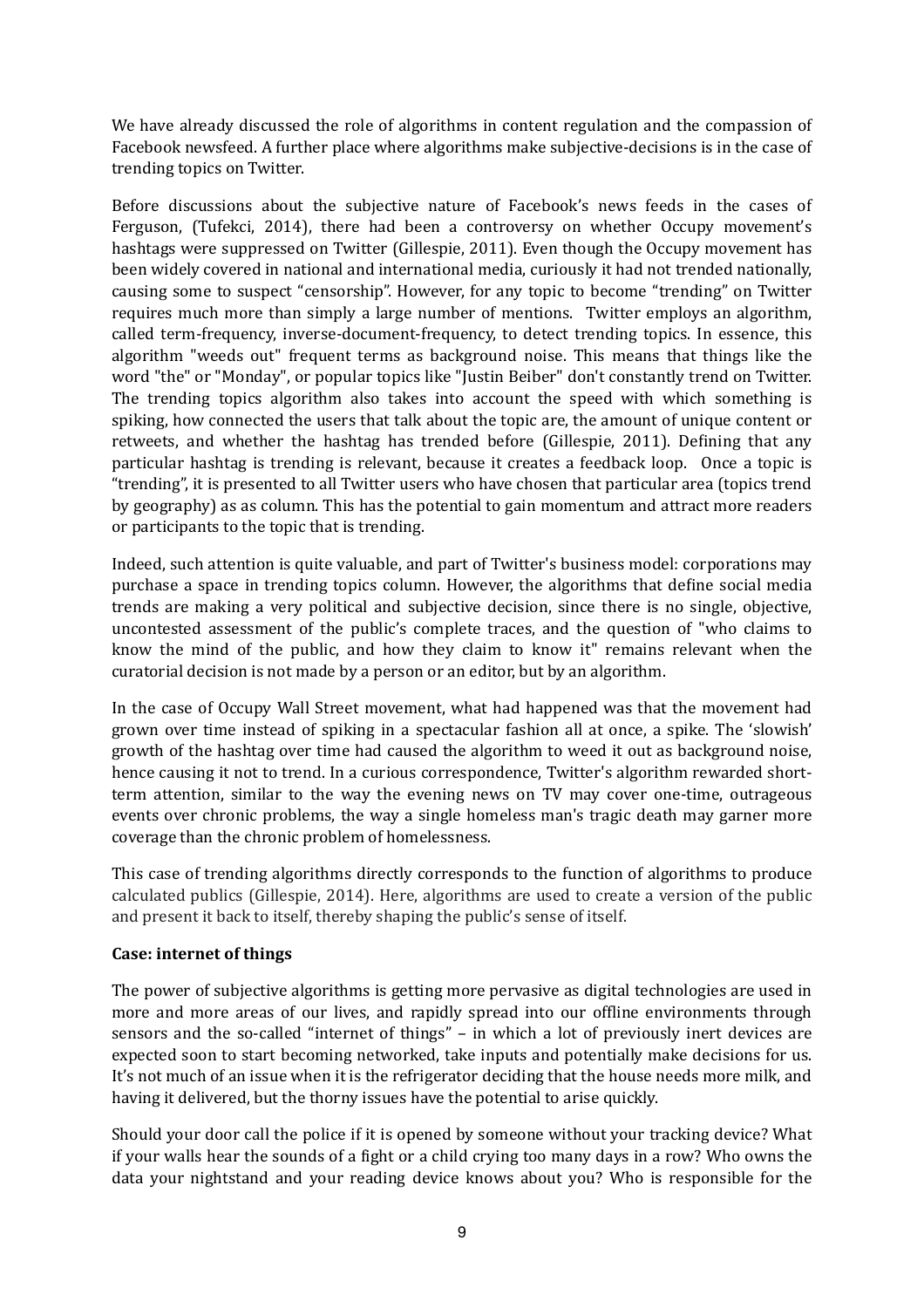security of this data? Should your insurance company get a peek into what your fridge knows about you? Should a transportation company punish get to learn about—and maybe fire drivers whose coffee drinking habits it does not approve of?

These are not all hypothetical. Hospitals are purchasing consumer data to plug into the algorithms that will predict who is more likely to get sick soon. The chief officer responsible for analytics at Carolinas Care, a hospital chain, defended the practice by saying that "consumer" spending" can give a more complete picture than doctors get in an office visit (Pettypiece, 2014). Health-care institutions are also algorithmically predicting which patients are likely to be "highcost" and which ones may experience medical complications (Bates, Saria, Ohno-Machado, Shah, & Escobar, 2014). Obviously, such data can be of use if deployed with the interests of the patient in mind. But will it? And what happens if the algorithm is wrong? Or who is accountable if there is an erroneous decision? How will we even know? Increasing digitization of things and spread of sensors will only raise more questions in this arena.

From extremist content regulation and the curation of newsfeeds, to predictive policing and the internet of things; algorithms are making decisions for which there is no simple answer, only judgment, sensibility and values. In this section, we have started by discussion the ethical challenges of algorithms that are complex, opaque, and serve gate-keeping functions. These functions pose new challenges, but these are compounded in cases where the algorithmic output has no agreed upon metric or right answer which can be used to calibrate the effects. If computers are making these judgments, which are considered highly subjective when humans make them, what does it mean for them to be right or wrong? Whose interests do they serve? What are their inputs? What about the cases where they are invisible to users? Who oversees all of this? These questions and more remain urgently in need of exploration.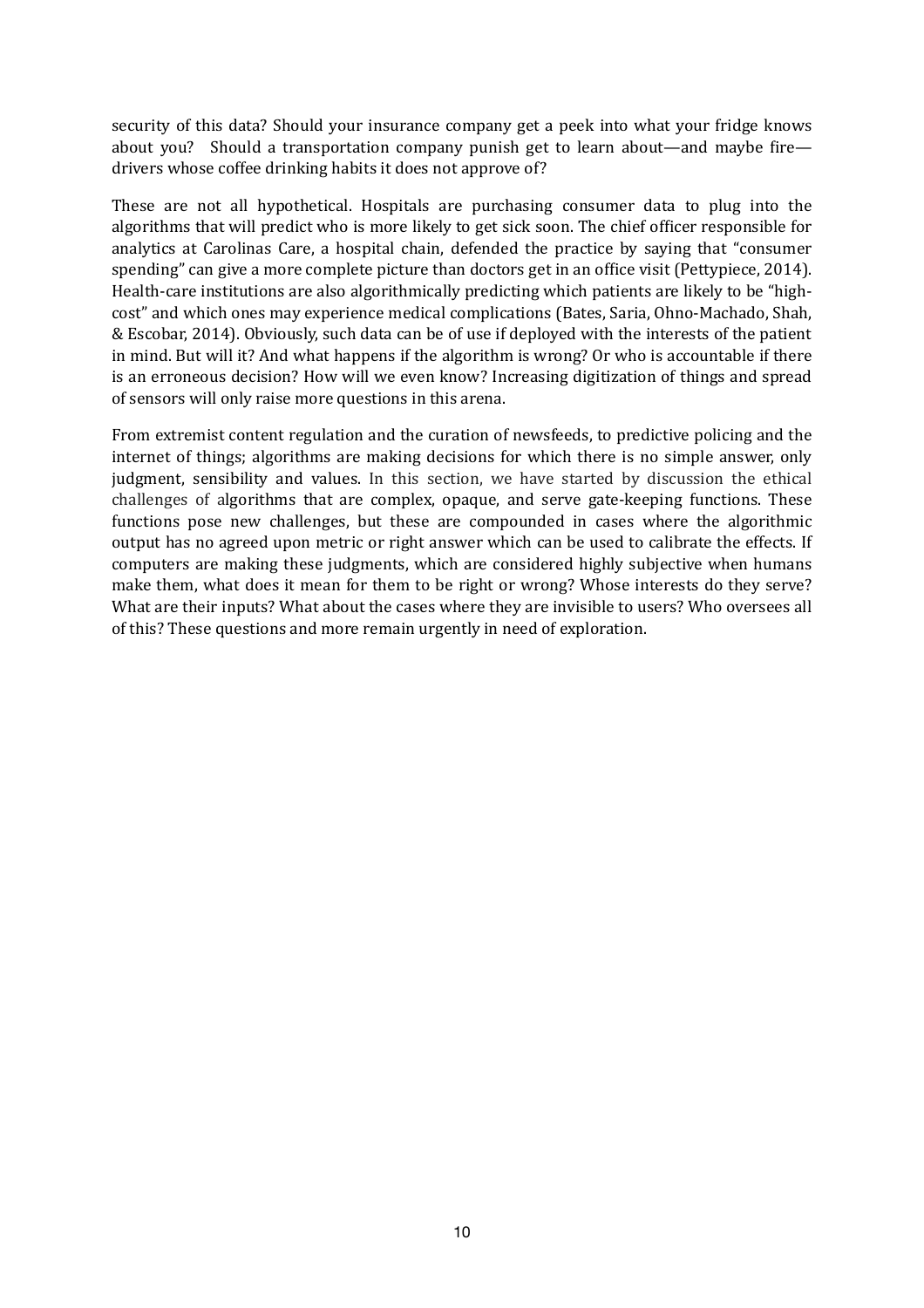# 4) Regulatory responses

Algorithms are becoming ever more capable and used to make decisions for us, about us or with us. In this report, we have argued that in particular algorithms that are opaque, act as gatekeepers and make subjective decisions require ethical scrutiny.

While the scope of ethical challenges is very broad, the above mentioned cases raise the question how those creating complex algorithms of concern, policy-makers, civic actors, citizens and everyone concerned about the ethical, legal and policy frameworks in the  $21<sup>st</sup>$  century should address these challenges. In the following, we would like to briefly address three responses that have been proposed and discussed on this matter.

#### **1.** Algorithmic transparency and notification

A common ethical concern about algorithmic decision-making is the opaque nature of many algorithms. When algorithms are employed to make straightforward decisions, such as in the case of medical diagnostics or aviation, a lack of transparency raises important question of accountability. Whenever black-box algorithms make inherently subjective decisions, the concern becomes that the algorithm contains implicit or explicit biases. If an algorithm is opaque, it becomes impossible for outsiders to understand the rationale behind any particular outcome, or when algorithms are misused. An example for the latter is the controversy surrounding search bias. The Federal Trade Commission conducted an exhaustive investigation of Google's internet search practices during 2011 and 2012, concluding that search practices were not, "on balance, demonstrably anticompetitive" (Federal Trade Commission, 2015), while the European Commission continues an antitrust investigation. Could more transparent be a solution to the problems opaque algorithms cause? And what exactly would transparency imply?

As we have illustrated for the case of hiring algorithms, making complex algorithms transparent can be extremely challenging. In 2011 alone, Google made 538 changes to its search algorithms (Google, 2012), each preceded by numerous tests, run on a small percentage of search users. Merely publishing the source code of an algorithm is not sufficient. Machine learning systems will inevitably make decisions the programmers did not program directly. Hence, it has been suggested that transparency is required at multiple dimensions of algorithmic decision-making (Shadoan, 2014): data inputs, control surfaces, algorithm steps and internal state, assumptions and models the algorithm uses, as well as justification for outputs produced. In other words, complete transparency requires that we can explain why any particular outcome was produced.

This is furthermore complicated by the fact that there are often good reasons why complex algorithms operate in an opaque matter. Public access to algorithms such as search, social media feeds, or even online dating sites makes these considerably more vulnerable to manipulation and spam; and complete documentation takes time and money. Another important question is whom algorithms should be transparent to? Public access to the source code of an algorithm does not guarantee scrutiny; and, especially if there is a lack of alternative services, does not necessarily help consumers and citizens.

A very different form of transparency is notification. Consumers can demand for control over their personal information that feeds into algorithms which might have a considerable effect on their lives. This includes the rights to correct information and demand their personal information to be excluded from the database of data vendors.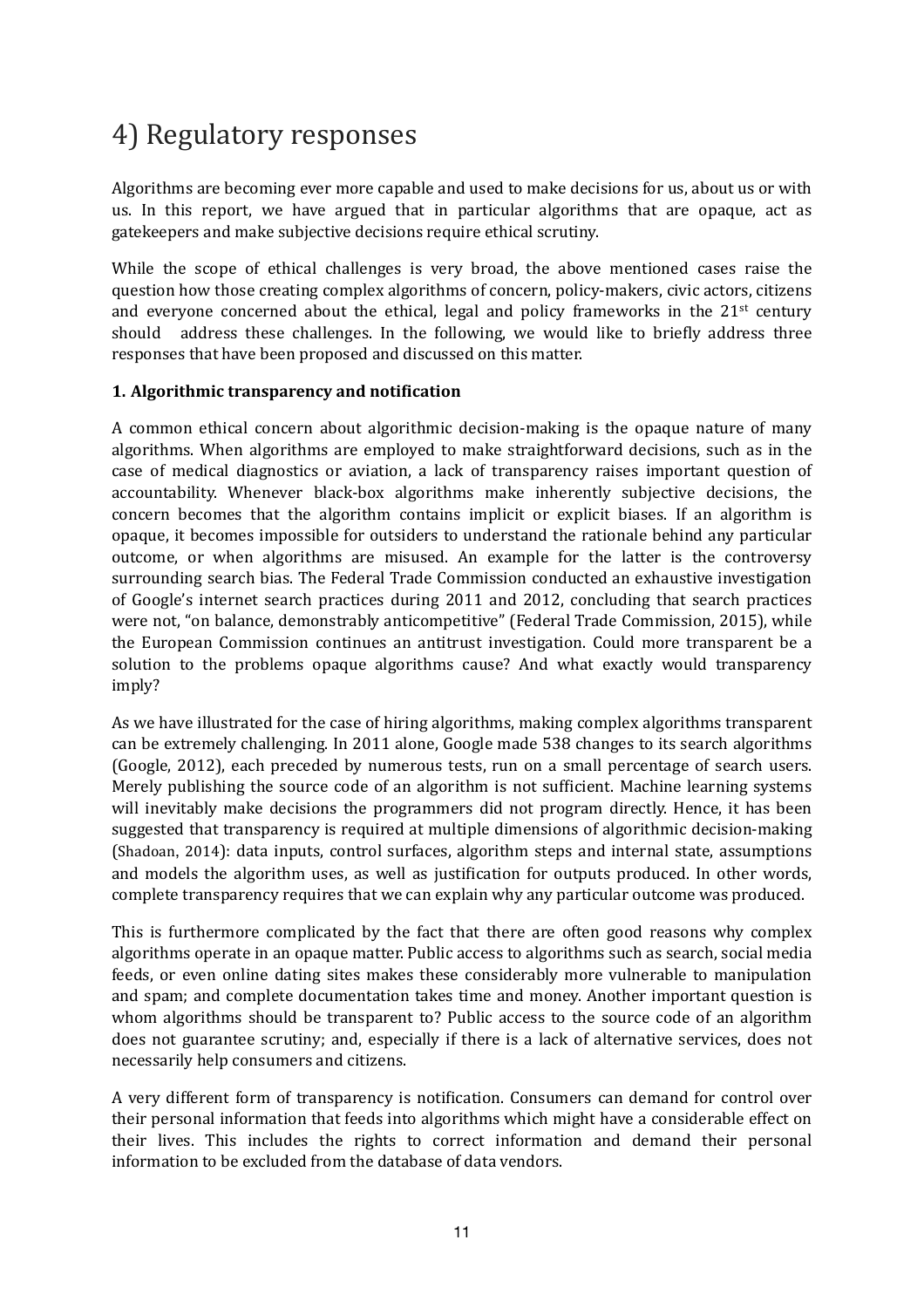#### **2. Algorithmic accountability**

Due to the ever-changing, complex and opaque nature of algorithms, a major civil responsibility consists in understanding how exactly any particular algorithm works. Journalists, academics and activists have done this by reverse engineering algorithms that deserve ethical scrutiny.

Nicholas Diakopoulos (2013), for instance, has established the algorithmic rules according to which search engines censor autocomplete on sexual and violent search terms. Any automated and opaque censorship of this kind raises the important of how exactly boundaries and editorial criteria are defined and how they differ among search engines. At Harvard, Latanya Sweeney (2013) has investigated how online advertisement can be biased by the racial association of names used as queries. Within journalism, various authors have experimented with the function and behaviour that influence the Facebook newsfeed algorithm (Honan, 2014; Morgan, 2014)

While such investigations might not be able to establish why it is exactly an algorithm creates any particular outcome, they are the essential precondition for the public scrutiny of algorithms. On the individual level, Sarah Watson  $(2014)$  has made a similar argument with regards to the uncanny experience of all-too personal targeted advertisement. Causal explanations that link our digital experiences with the data they are based upon can empower individuals to better understand how the algorithms around them are influencing their life-worlds.

#### **3. Governments directly regulating an algorithm**

Transparency, or reverse-engineering algorithms may create public awareness, but should some algorithms be regulated more directly? One area where algorithmic regulation has been discussed in is finance. Due to the increasing use of automated high-speed trading systems and their potentially destabilising effect on financial markets, regulators have begun to demand both transparency over high-speed trading algorithms and the ability to modify these algorithms if they are considered unstable (Steinbrück 2012). Such regulation has for instance been suggested by Peer Steinbrück, the social democratic (SPD) candidate for the German chancellor in 2013. With regards to high-speed financial trading systems a policy paper suggested:

"The core of an effective regulation needs to be a public certification system not just for trading companies, but for the trading algorithms themselves. This certification system will first analyse the algorithm based on its trading strategy: dangerous trading strategies must be banned! Moreover the algorithms will have to undergo a stress test to ascertain its stability" (Steinbrück 2012).

Another prominent example for the desire to regulate algorithms directly is the case of search. Although public regulators have not yet been able to influence Google algorithms, the on-going FTC and EU investigation into 'search neutrality' revolves precisely around this question (Manne and Wright 2012; Kanter and Streitfeld, 2012). Can regulators require Google to force its algorithm to act in certain ways towards certain competing sites? This would in effect require public regulators to have access to the algorithm, employ individuals capable of understanding its properties and be able to modify it effectively in the interests of the public. Such regulation also assumes that it is possible to objectively predict the responses of certain algorithms to different types of situations and that the assessment of such algorithms is more effective than the assessment of the people developing it. Even defining what would be in the "public interest" is a complex and contested question, exactly because there is no right answer to how Google or any other search engine—should rank its results.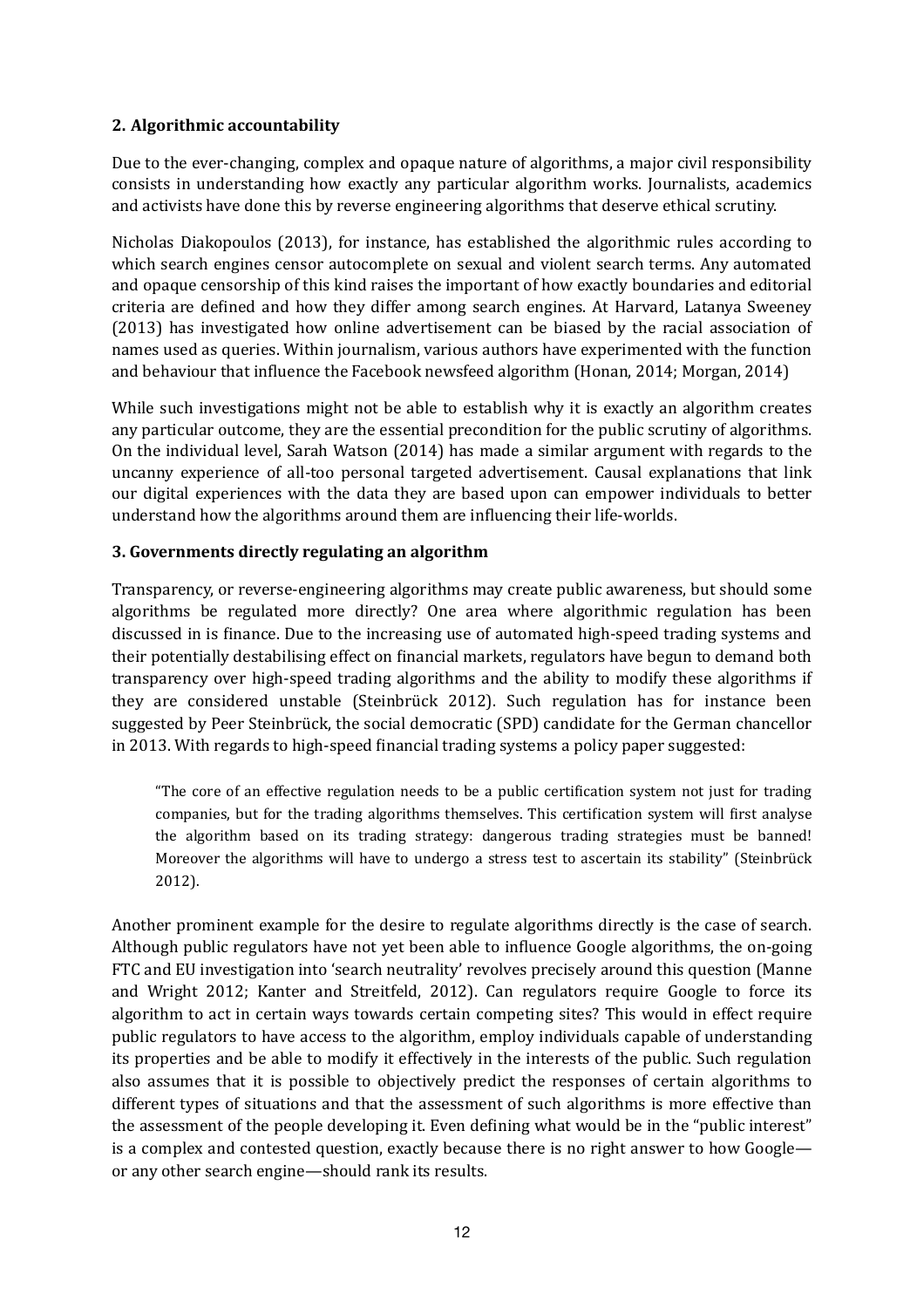Directly regulating specific algorithms is characterised by a number of problems. As we have argued above, complex algorithms are automated systems that have moved beyond a simplistic variable based response, but are instead many are trying to respond to their surrounding through based on a 'machine learning' process or other kinds of complex computations. Given this complexity, second order rules are occasionally introduced in order to modify the prima facie responses of the system.

In this section, we have discussed three popular forms of regulatory responses that are most commonly called for to tackle the ethical challenges of algorithms: transparency, accountability and direct regulation. As algorithms are spreading to ever more parts of society, the consequent ethical challenges become more diverse as well. Especially when algorithms are involved in inherently subjective decision-making, it is important that the underlying processes are subject to some form of scrutiny. While in some cases, direct regulation, or complete and public transparency is necessary, there is no one-size-fits-all regulatory response. To enable scrutiny requires new practices from industry and technologists, but also calls for consumer protection and more direct regulation, where appropriate.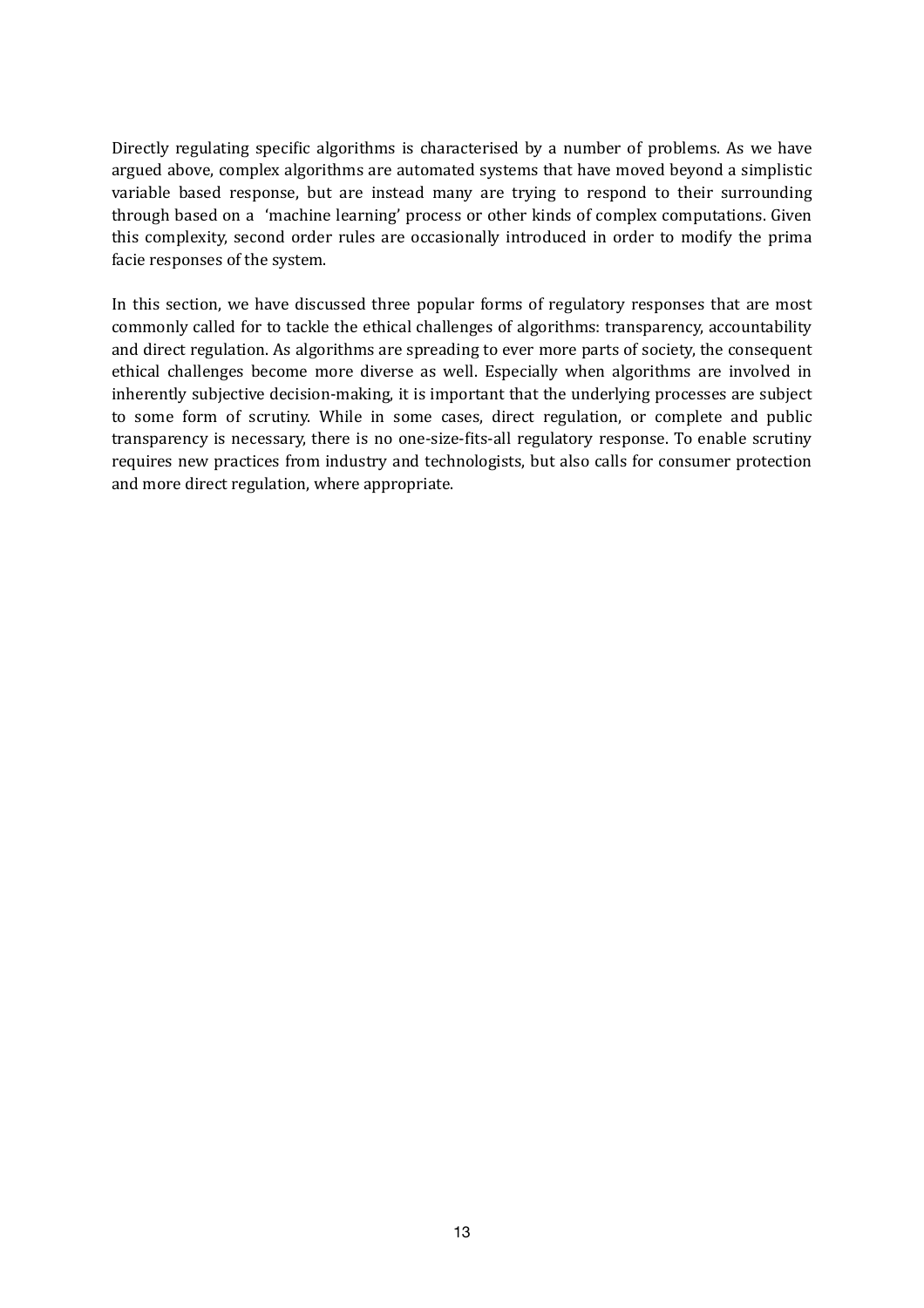# 5) Conclusions

The increasing importance of algorithms raises a whole host of ethical quandaries, some of which involve issues of regulatory policies. As computational devices become more and more widespread in society, and as smart, networked devices are embedded in more of our objects through the internet of things—this will all become central to our lives. Moreover, as is the case with most technologies, as such devices become mundane, there will be a tendency to treat them as "black boxes", and their operations as just the way things are. Like all transitions, this is a crucial historical period to grapple with all the implications raised by our new technologies.

Algorithms raise many questions. How does free speech operate, if algorithms are deciding what is allowed to be published, or what acquires attention and visibility? Now that machine learning can, opaquely, pick out all sorts of subgroups beyond ordinary demographics, how do we deal with questions of discrimination and equal opportunity? If private, corporate actors are increasingly deploying these algorithms, within their business models, how do we deal with questions of accountability and due process in the public sphere? What are our rights, as citizens in this networked world, to notification and transparency? And finally, how do conceptualize, understand and exercise human agency in a new world in which machines, too, are acting with agency and purpose? These questions and more deserve urgent and deep attention by everyone concerned about the future shape of human society.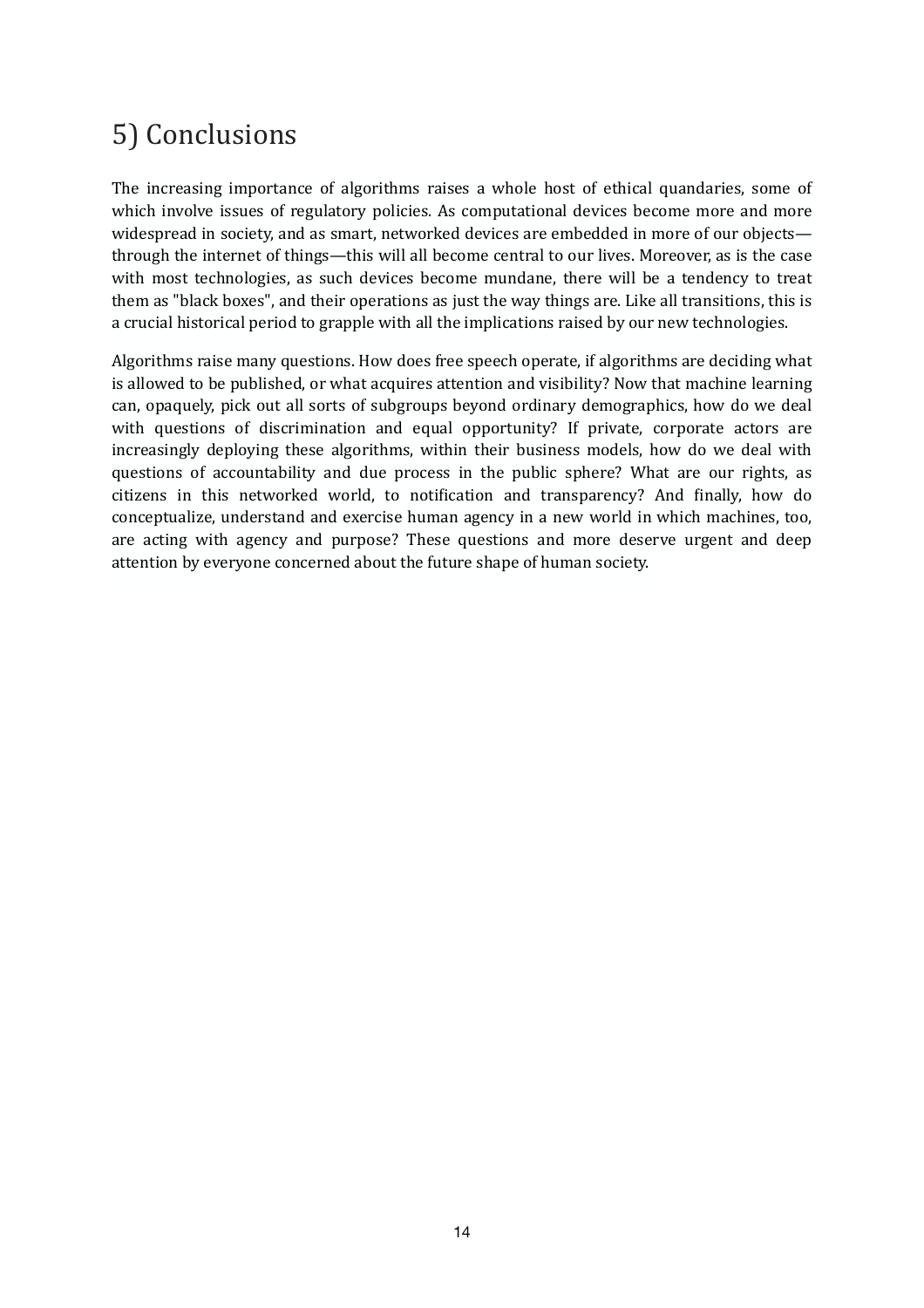#### **REFERENCES**

- Altonji, JG, and RM Blank. (1999). "Race and Gender in the Labor Market." *Handbook of labor economics*.
- Bates, D. W., Saria, S., Ohno-Machado, L., Shah, A., & Escobar, G. (2014). Big Data In Health Care: Using Analytics To Identify And Manage High-Risk And High-Cost Patients. Health Affairs, 33(7), 1123-1131. doi:10.1377/hlthaff.2014.0041
- Benton, J. (2015, March 25). Facebook wants to be the new World Wide Web, and news orgs are apparently on board. Nieman Lab. Retrieved from http://www.niemanlab.org/2014/12/ how-much-of-your-news-sites-search-traffic-comes-from-google-news-probably-5to-25-percent/
- Bertrand, M., & Mullainathan, S. (2004). Are Emily And Greg More Employable Than Lakisha And Jamal? A Field Experiment On Labor Market Discrimination. American Economic Review, (94), 991-1013.
- Bozdag, E. (2013). Bias in Algorithmic Filtering and Personalization. *Ethics and Information Technology*, *15*(3), 209–227. http://doi.org/10.1007/s10676-013-9321-6
- Citron, D. K., & Pasquale, F. A. (2014). The Scored Society: Due Process for Automated Predictions. Washington Law Review,  $89(1)$ . Retrieved from http:// digitalcommons.law.umaryland.edu/fac\_pubs/1431/
- Crawford, K., & Gillespie, T. (2014). What is a flag for? Social media reporting tools and the vocabulary of complaint. New Media & Society. doi:10.1177/1461444814543163
- Diakopoulos, N. (2014). Algorithmic Accountability. Digital Journalism, 1-18. doi: 10.1080/21670811.2014.976411
- Diakopoulos, N. (2013, August 2). Sex, Violence, and Autocomplete Algorithms. Retrieved from www.slate.com/articles/technology/future\_tense/2013/08/ words\_banned\_from\_bing\_and\_google\_s\_autocomplete\_algorithms.html
- Eslami, M., Rickman, A., Vaccaro, K., Aleyasen, A., Vuong, A., Karahalios, K., ... Sandvig, C. (2015). "I always assumed that I wasn't really that close to [her]": Reasoning about invisible algorithms in the news feed. In Proceedings of the 33rd Annual SIGCHI Conference on Human Factors in Computing Systems. Retrieved from http://social.cs.uiuc.edu/papers/ pdfs/Eslami\_Algorithms\_CHI15.pdf
- Federal Trade Commission. (2015, March 25). Statement of Chairwoman Edith Ramirez, and Commissioners Julie Brill and Maureen K. Ohlhausen regarding the Google Investigation. Retrieved April 29, 2015, from https://www.ftc.gov/news-events/press-releases/ 2015/03/statement-chairwoman-edith-ramirez-commissioners-julie-brill
- Flaxman, S. R., Goel, S., & Rao, J. M. (n.d.). Filter Bubbles, Echo Chambers, and Online News Consumption←. Retrieved from https://5harad.com/papers/bubbles.pdf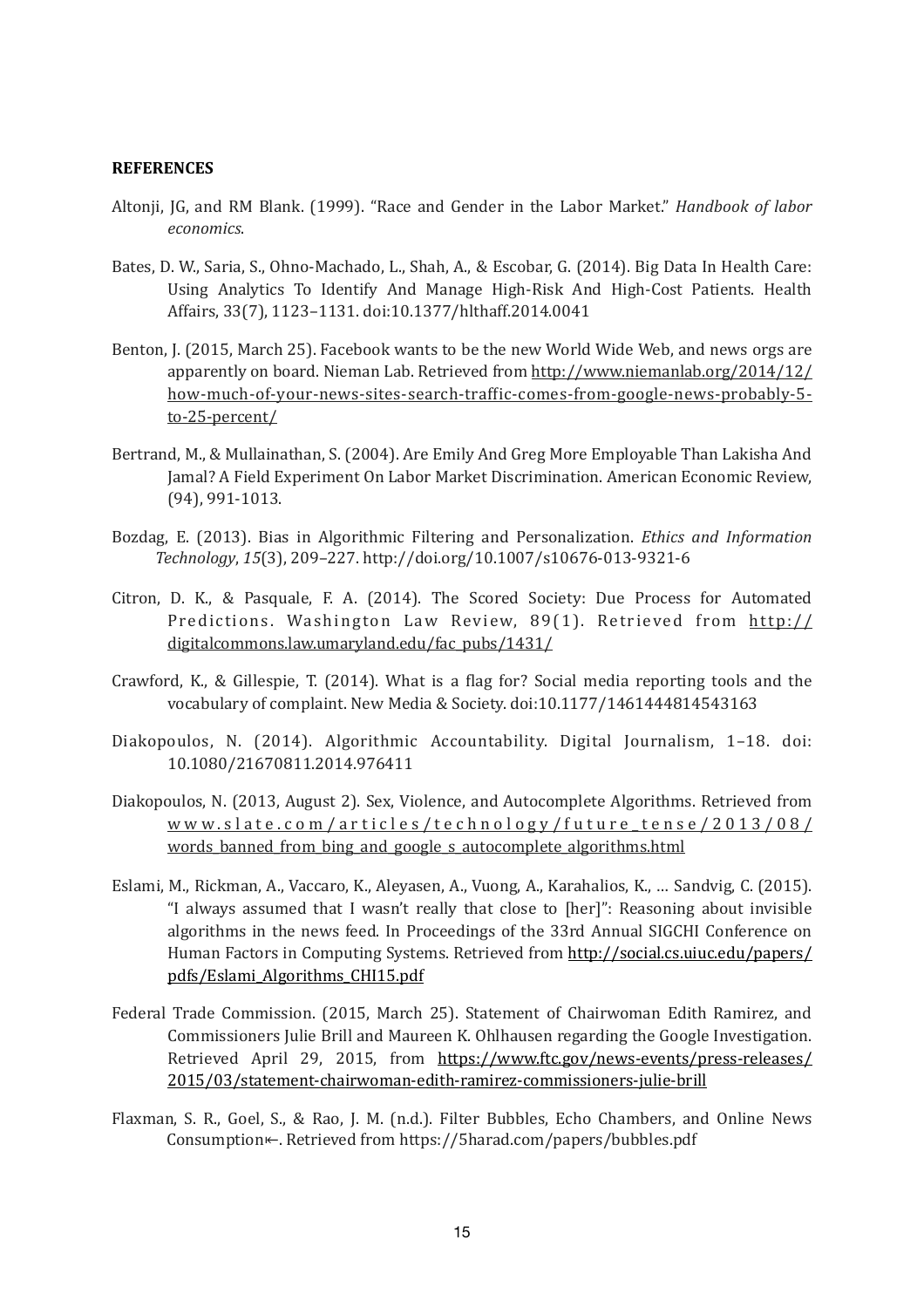- Gillespie, T. (2014). The Relevance of Algorithms. In T. Gillespie, P. Boczkowski, & K. Foot (Eds.), Media technologies: Essays on communication, materiality, and society (p. 167). Cambridge, MA: MIT Press. Retrieved from https://books.google.com/books? hl=en&lr=&id=zeK2AgAAQBAJ&oi=fnd&pg=PA167&dq=the+relevance+of +algorithms&ots=GmiFR0Z2Ak&sig=ndjEc6rrPmmS2tzZdI1P4S1EG1I
- Gillespie, T. (2011). Can an Algorithm be wrong? Culture Digitally. Retrieved from: http://cul turedigitally.org/2011/10/can-an-algorithm-be-wrong/
- Grimmelmann, J. (2008). The Google Dilemma. *New York Law School Law Review*, 53, 939.
- Goldin, C., & Rouse, C. (2000). Orchestrating Impartiality: The Impact of "Blind" Auditions on Female Musicians. *American Economic Review*, 90, 715-741.
- Google. (2012). Algorithms. Retrieved March 29, 2014, from http://www.google.com/intl/en/ insidesearch/howsearchworks/algorithms.html
- Hazan, J. G. (2013). Stop Being Evil: A Proposal for Unbiased Google Search. *Michigan Law Review*, *111*(5), 789+.
- Honan, M. (2014, November 8). I liked everything I saw on Facebook for two days. Here's what it did to me. WIRED. Retrieved from: http://www.wired.com/2014/08/i-likedeverything-i-saw-on-facebook-for-two-days-heres-what-it-did-to-me/
- Kanter, J., Streitfeld, D. (2012, Mai 21). Europe Weighs Antitrust Case Aigainst Google, Urging Search Changes. *New York Times.* Retrieved from http://www.nytimes.com/ 2012/05/22/business/global/europe-warns-google-over-antitrust.html
- Legal Information Institute.  $(2015.18 \text{ U.S. Code } § 2339A Providing material support to$ terrorists. Retrieved from: https://www.law.cornell.edu/uscode/text/18/2339A
- Manne, GA, and JD Wright. (2012). If Search Neutrality Is the Answer, What's the Question. *ICLE Antitrust & Consumer Protection Program White Paper Series.*
- Morgan, E. (2014, August 14). I Quit Liking Things On Facebook for Two Weeks. Here's How It Changed My View of Humanity. *Medium*. Retrieved March 29, 2015, from https:// medium.com/@schmutzie/i-quit-liking-things-on-facebook-for-two-weeks-heres-howit-changed-my-view-of-humanity-29b5102abaxe
- O'Callaghan, D., Greene, D., Conway, M., Carthy, J., & Cunningham, P. (2014). Down the (White) Rabbit Hole The Extreme Right and Online Recommender Systems. *Social Science Computer Review*, 0894439314555329. http://doi.org/10.1177/0894439314555329
- Pariser, E. (2012). *The Filter Bubble: What the Internet is Hiding from You*. New York: Penguin Press.
- Park, J. (2010). Wikipedia on new Facebook community pages. *Creative Commons*. Retrieved from: http://creativecommons.org/weblog/entry/21721
- Pasquale, F. (2015). *The Black Box Society: The Secret Algorithms That Control Money and Information.* Harvard University Press.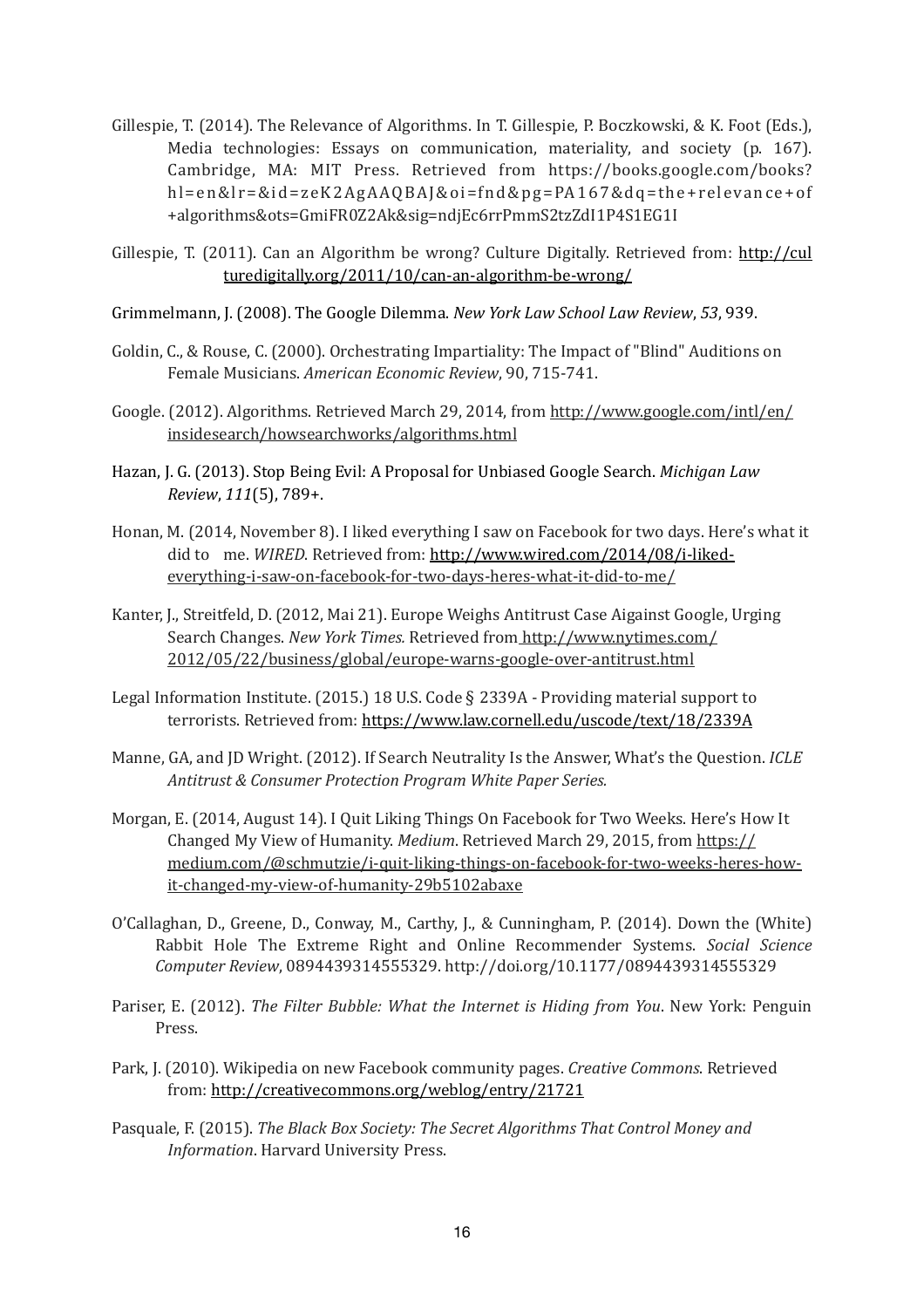- Pettypiece, S. (2014, July 3). Hospitals Are Mining Patients' Credit Card Data to Predict Who Will Get Sick. *Bloomberg View*. Retrieved from http://www.bloomberg.com/bw/articles/ 2014-07-03/hospitals-are-mining-patients-credit-card-data-to-predict-who-will-getsick
- Powles, I., & Chaparro, E. (2015, February 18). How Google Determined Our Right to Be Forgotten. *Guardian*. Retrieved from http://www.theguardian.com/technology/2015/ feb/18/the-right-be-forgotten-google-search
- Rifkind, M. (2014). Report on the intelligence relating to the murder of Fusilier Lee Rigby [Woolwich Report]. *Intelligence and Security Committee of Parliament.*
- Robinson, D., Yu, H., & Rieke, A. (2014). Civil Rights, Big Data, and Our Algorithmic Future. *Robinson + Yu*. Retrieved from http://bigdata.fairness.io/
- Rosenblat, A., Kneese, T., boyd, d. (2014). Networked Employment Discrimination. *Data & Society Working Paper.* Retrieved from http://www.datasociety.net/pubs/fow/ EmploymentDiscrimination.pdf
- Shadoan, R. (2014, July 11). Why Algorithm Transparency is Vital to the Future of Thinking. *Akashic Labs*. Retrieved from http://www.akashiclabs.com/why-algorithm- transparency-is-vital-to-the-future-of-thinking/
- Steinbrück, P. (2012). Vertrauen Zurückgewinnen: Ein Neuer Anlauf Zur Bändigung Der  *Finanzmärkte*. Berlin, Germany.
- Somaiya, R. (2014, October 26). How Facebook Is Changing the Way Its Users Consume Journalism. New York Times. Retrieved from http://www.nytimes.com/2014/10/27/ business/media/how-facebook-is-changing-the-way-its-users-consume-journalism.html
- Sweeney, L. (2013). Discrimination in Online Ad Delivery. *Communications of the ACM*, 56(5), 44-54.
- Timberg, C. (2013, March 31). Could Google Pick the Next President? The Washington Post, p. OUTLOOK; Pg. B04.
- Tufekci, Z. (2014). What Happens to #Ferguson Affects Ferguson. *Medium*. Retrieved from: https://medium.com/message/ferguson-is-also-a-net-neutrality-issue-6d2f3db51eb0
- U.S. Department Of State. (2015). Foreign Terrorist Organizations. http://www.state.gov/j/ct/rls/other/des/123085.htm
- Wagner, B. (2013). Governing Internet Expression: The International and Transnational Politics of Freedom of Expression. *European University Institute*.
- Walker, J. (2012, September 20). Meet the New Boss: Big Data. *Wall Street Journal.* Retrieved from http://www.wsj.com/articles/SB1000087239639044389030457 8006252019616768
- Yanofsky, D. (2014a). Here are the 32 countries Google Maps won't draw borders around. *Quartz*. Retrieved from: http://qz.com/218675/here-are-the-32-countries-googlemaps- wont-draw-borders-around/